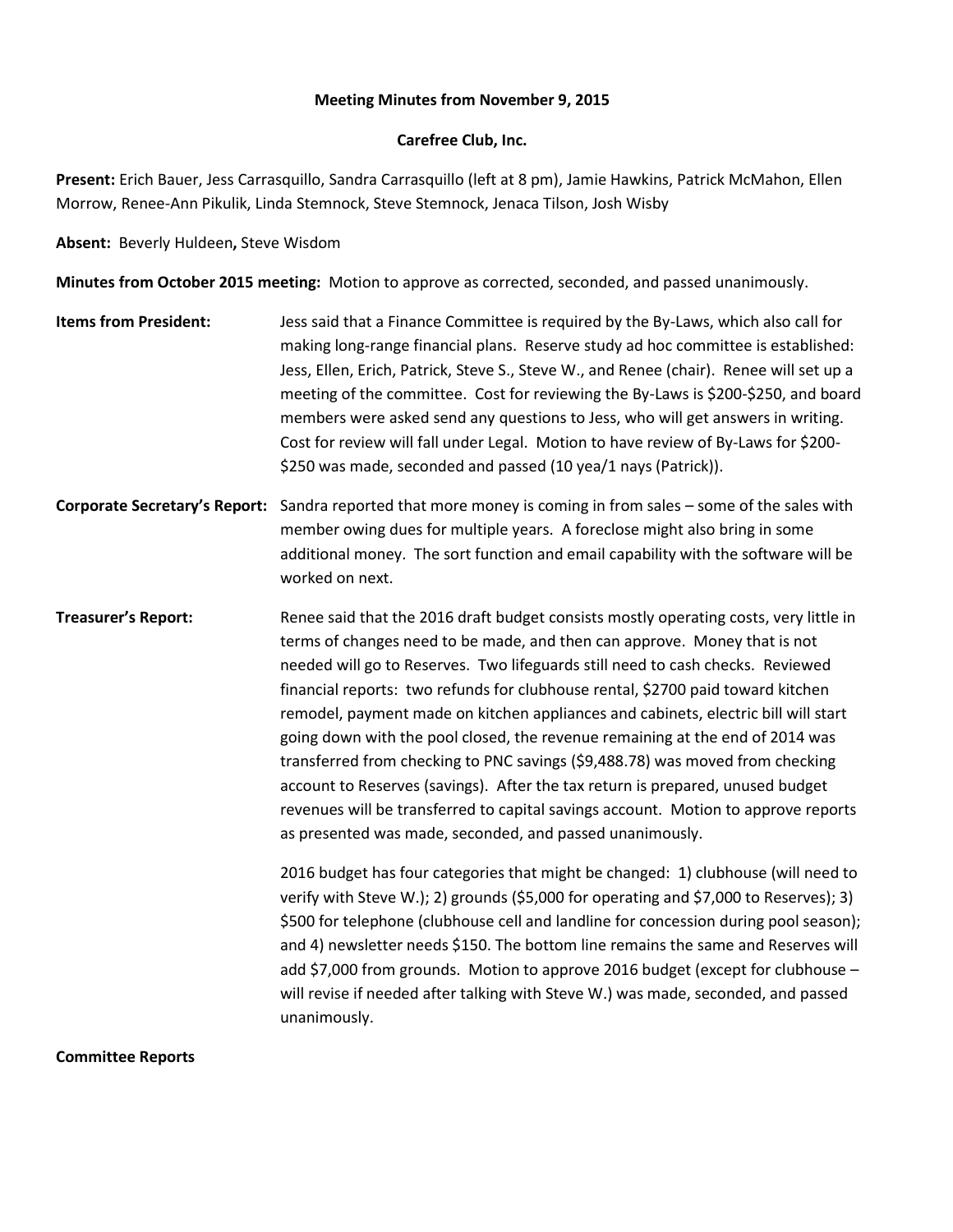| Pool:                 | Linda reported winterizing will be completed in the next week or so. She asked if<br>\$9,775 was available to replace the chain-link fence between the clubhouse and<br>baby pool to meet code. Amount of funding is available. Motion made to replace<br>chain link fence with six-foot security fence for \$9,775 as a capital improvement in<br>order to meet code was made, seconded, and passed unanimously. Fence company<br>will be contacted to get installation done. |
|-----------------------|--------------------------------------------------------------------------------------------------------------------------------------------------------------------------------------------------------------------------------------------------------------------------------------------------------------------------------------------------------------------------------------------------------------------------------------------------------------------------------|
| <b>Grounds:</b>       | Patrick reported that the message sign has been approved, so the remaining \$1,364<br>balance can be paid. He will submit bill for parking lot restriping. Funds left over in<br>payroll will be used to replace trash cans on the courts. Lawn care service will go<br>out for bid in 2016.                                                                                                                                                                                   |
| <b>Newsletter:</b>    | Jenaca asked that articles be submitted by December 19.                                                                                                                                                                                                                                                                                                                                                                                                                        |
| <b>Clubhouse:</b>     | (via Renee) \$696 in October rentals, \$400 paid toward kitchen cabinets and \$100<br>paid toward appliances and remodeling supplies.                                                                                                                                                                                                                                                                                                                                          |
| <b>Web/Swim Team:</b> | Erich reported that the newsletter has been posed along with September board<br>minutes. Swim team had \$3490.87 remaining from the 2015 season. He made a<br>motion to move \$1,500 to Carefree Club for swim team's use of facility and the<br>remaining balance be carried over as capital reserve for swim team. Motion was<br>seconded and passed unanimously. Swim team has discretion on what to do with<br>any funds remaining at the end of each year.                |
| <b>Activities:</b>    | (via Jess) Might have a cookie exchange and/or caroling in December.                                                                                                                                                                                                                                                                                                                                                                                                           |

## **New Business**

Operations manual will be discussed in February or March 2016.

# **Old Business**

 **Reserve Study:** Updates to the schedule were given to Erik at RSI, and he sent back the revised document this week. Moving forward, Jess said that Renee will handle this as Finance Committee chair. Renee will review the revised document, forward to Finance Committee members, and the committee will meet on November 23<sup>rd</sup> to discuss.

## **Other**

- If interested in helping with reserve study or know of members to fill two board vacancies, contact Jess.
- Jess thanked everyone for a great job.
- Renee asked board members to turn in any receipts as soon as possible.

## **Next meeting is Monday, January 11, 2016 at 7:00 p.m.**

Motion to adjourn made at 8:25 p.m., seconded and passed unanimously.